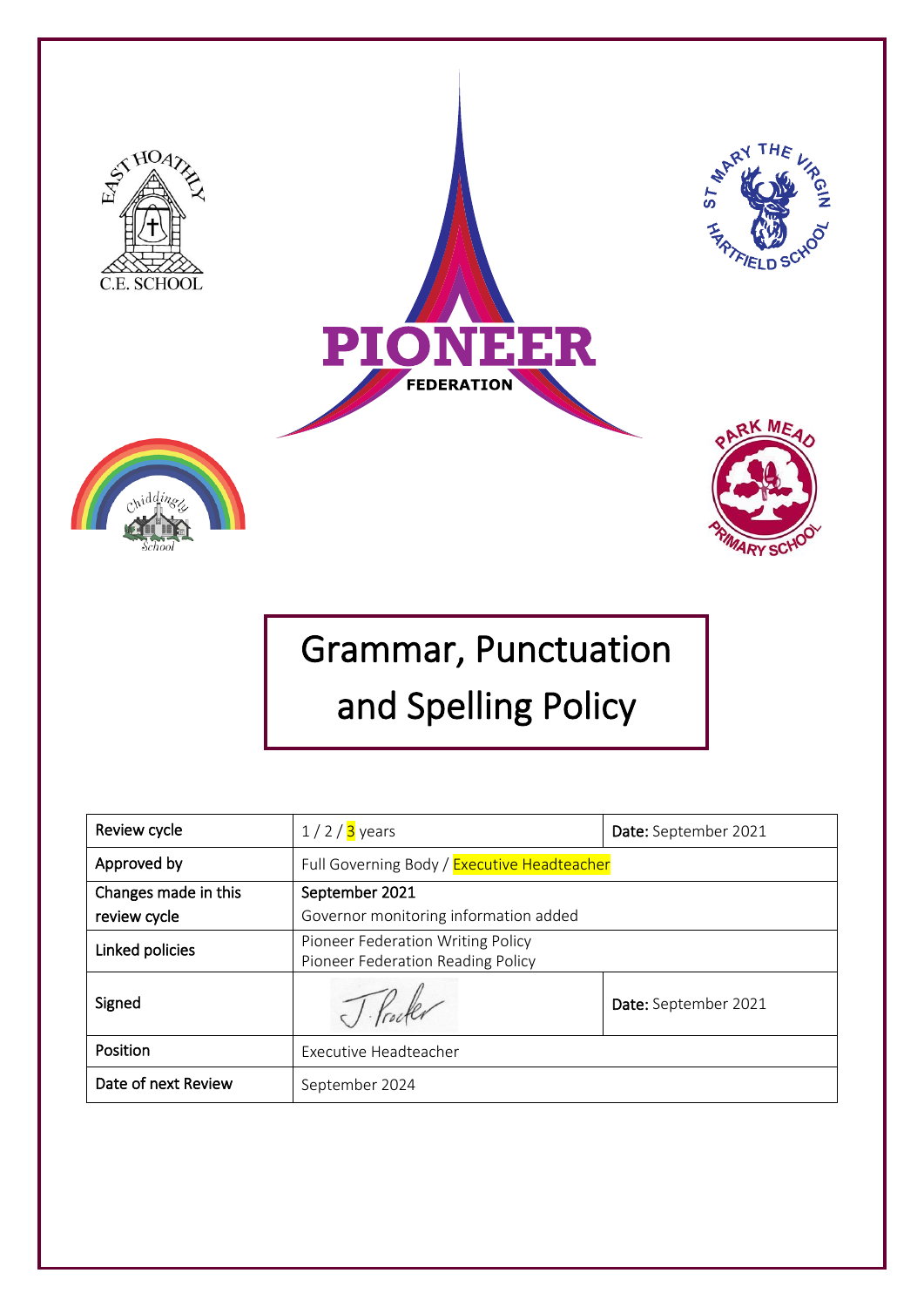## Aims of our Grammar, Punctuation and Spelling education

The two statutory appendices of the National Curriculum – on spelling and on vocabulary, grammar and punctuation – give an overview of the specific features that should be included in teaching the programmes of study.

Pupils should be taught to control their speaking and writing consciously and to use Standard English. They should be taught to use the elements of spelling, grammar, punctuation listed in the guidance relevant to their key stage. This is not intended to constrain or restrict teachers' creativity, but simply to provide the structure on which they can construct exciting lessons. A glossary of grammar and punctuation is provided for teachers.

Throughout the programmes of study, teachers should teach pupils the vocabulary they need to discuss their reading, writing and spoken language. It is important that pupils learn the correct grammatical terms in English and that these terms are integrated within teaching.

### Teaching and learning

- Our approach to grammar integrates the teaching of reading and writing. The aim of this is for children to be making conscious choices about their use of grammar, based on the purpose or genre of the writing.
- Teachers will use high-quality texts to model uses of grammar. Our approach asks the children, as writers, to look through their reading, at what other writers do and asks the children to be the readers of their own writing.
- Teaching writing with attention to grammar is not about telling children how they should write; it is about showing them the repertoire of choices available to them, and discussing how those choices create different meanings.
- It is seen as best practice that grammar and punctuation is taught within Literacy lessons, however there is an understanding that grammar sometimes needs to be taught discreetly to other subjects.
- Spelling is taught from Year 2 to 6 through the No Nonsense Spelling Scheme. The focus of the programme is on the *teaching* of spelling, which embraces knowledge of spelling conventions – patterns and etymology; but integral to the teaching is the opportunity to promote the *learning* of spellings. Teachers should use the resources and assessments outlined in the No Nonsense Spelling Scheme to ensure progress is monitored and misconceptions are addressed in planning.
- In Year 2, spelling rules should be taught every day (each session is around 15 minutes) and spelling lists should be sent home for homework each week. From Year 3 – 6, spelling rules should be taught at least twice weekly. The class teacher is to decide what is best for their cohort and how the scheme can be adapted to suit the needs of their class. However, the full spelling curriculum for each year group will need to be covered in order for a child to meet the expected standard in writing by the end of the academic year.

#### Equal Opportunities and Inclusion

Where pupils make limited progress in their confidence and ability to correctly apply grammar and punctuation to their writing, intervention programmes may be set up, following Pupil Progress Meetings with the Senior Leadership Team, and in consultation with the SENCO. Both class teachers and TAs lead these intervention groups, depending on the needs of the whole year group. Individual pupil English targets may cover grammar and punctuation concepts and these are planned for and set up for all children including EAL and SEND pupils.

#### **Resources**

Resources are available for each Key Stage. The 'No Nonsense Grammar' scheme is available for teachers to use and there are teaching ideas on the Writing Medium Term Plans for each year group to fit with each school's curriculum map. The 'No Nonsense' Spelling scheme is used for children in Year 2 – Year 6.

#### Assessment, Record Keeping and Reporting

Assessments are used diagnostically by teachers to evaluate learning, inform teaching and to inform future provision.